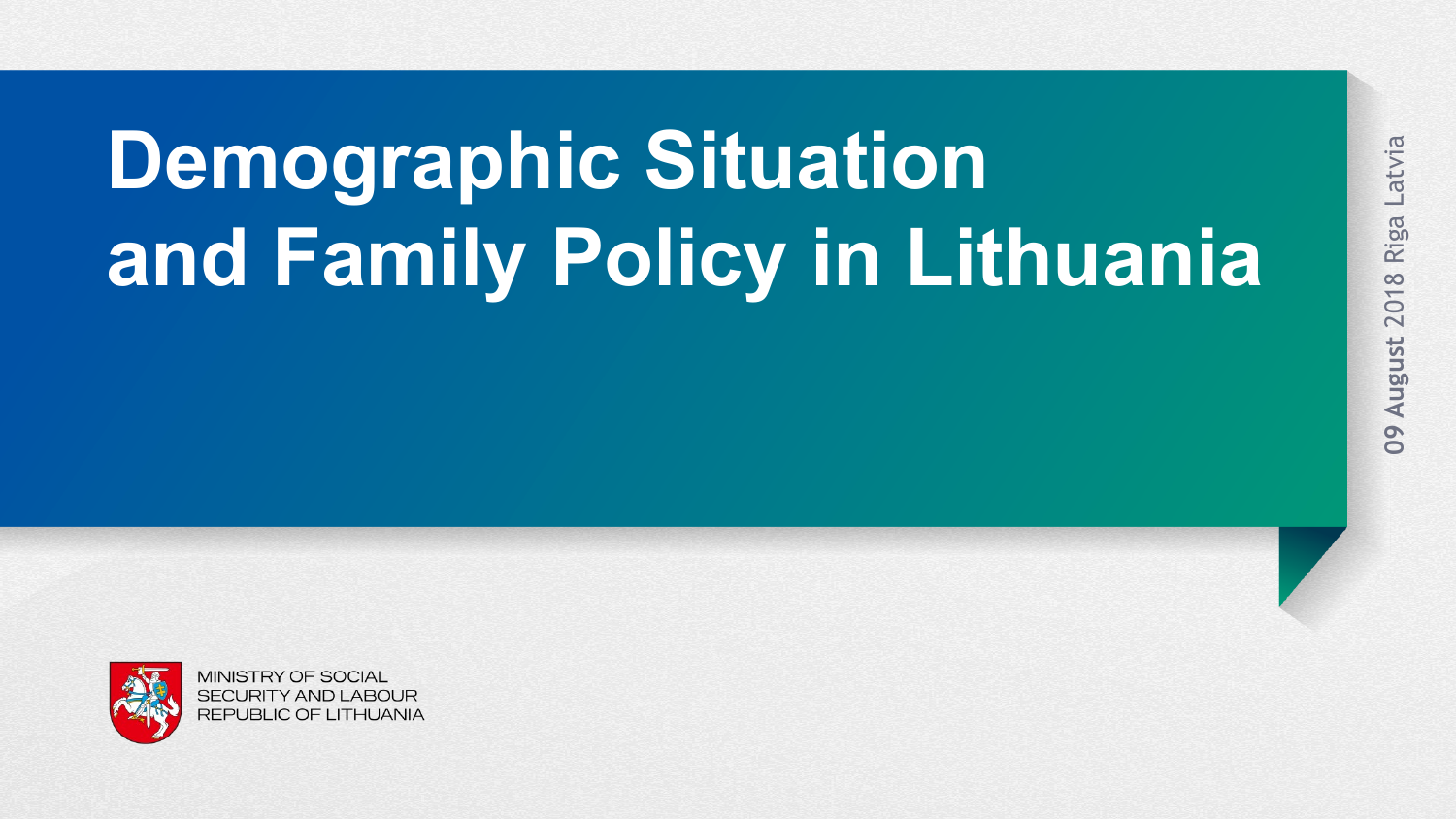#### **Demographic indicators**





According to the data of the Lithuanian Department of Statistics, during the last 25 years the population has decreased by 23%. Lithuania lost 859 thousand. of the population, or approximately citizens of Vilnius and Kaunas (the largest cities of Lithuania) together. If current trends remain unchanged, according to Eurostat projections, the population will still fall by about 15% after another 5 years.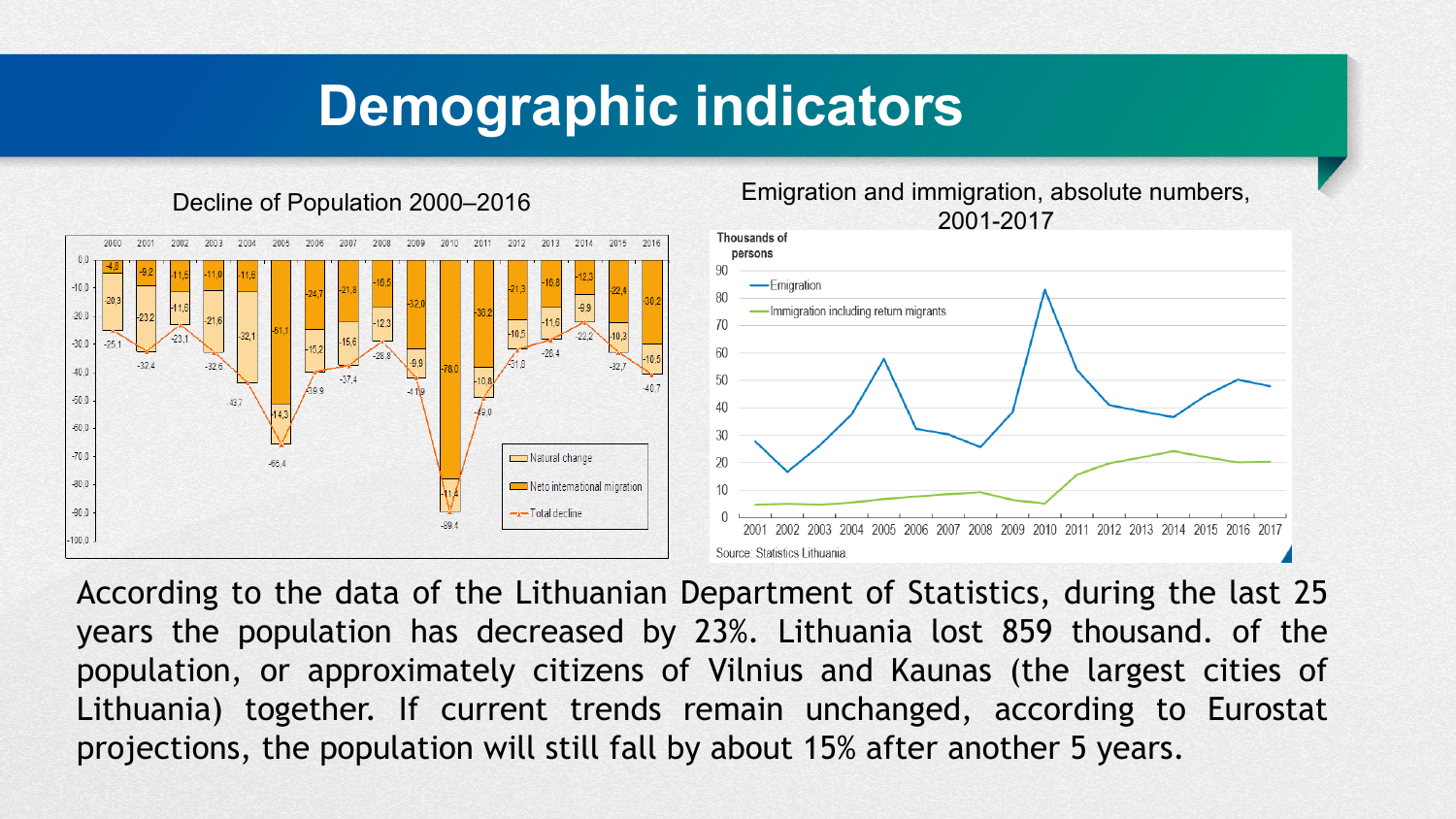## **Family policy areas**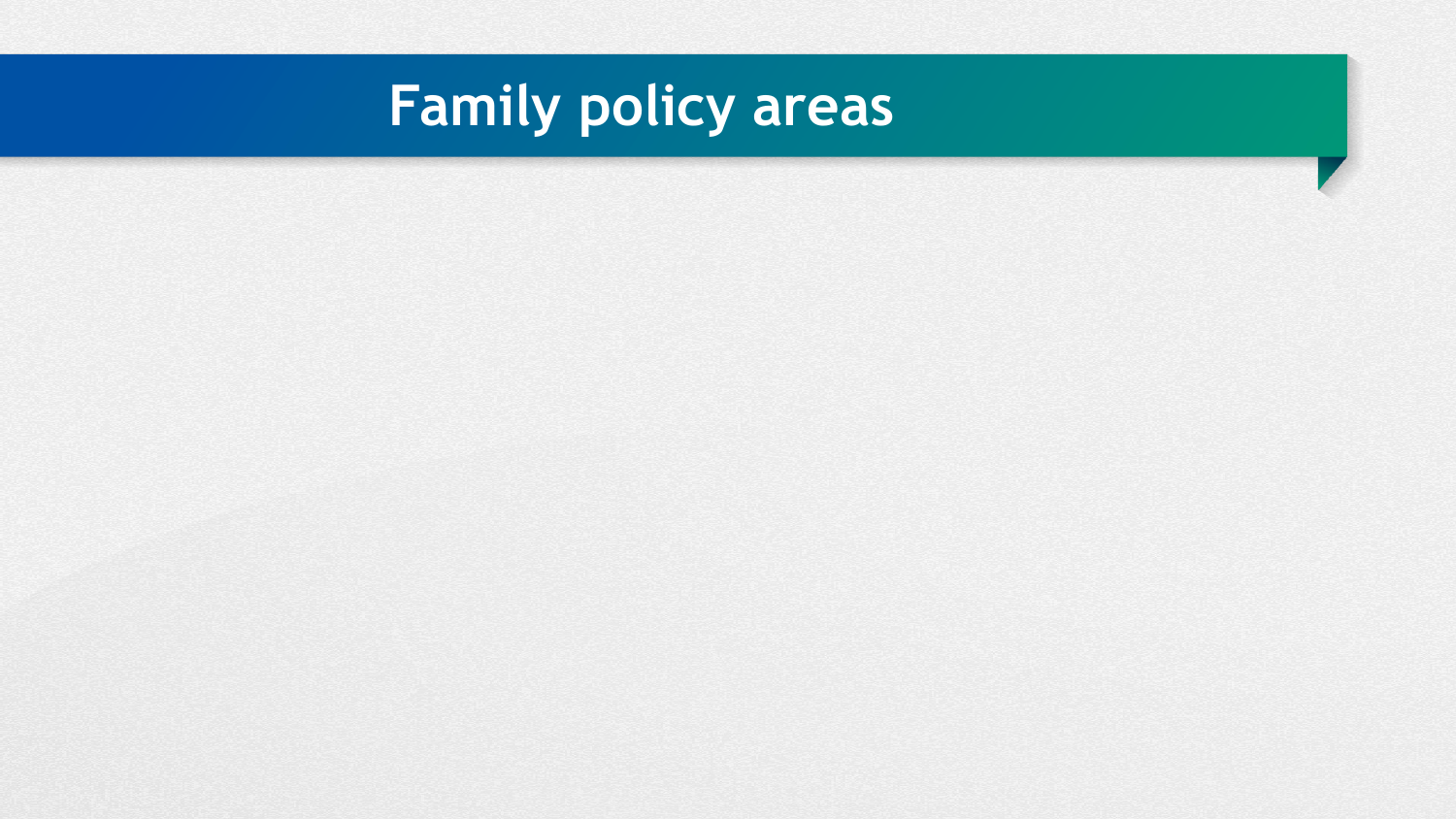### **Challenges, solutions, indicators**

**Challenges**

**Indicators**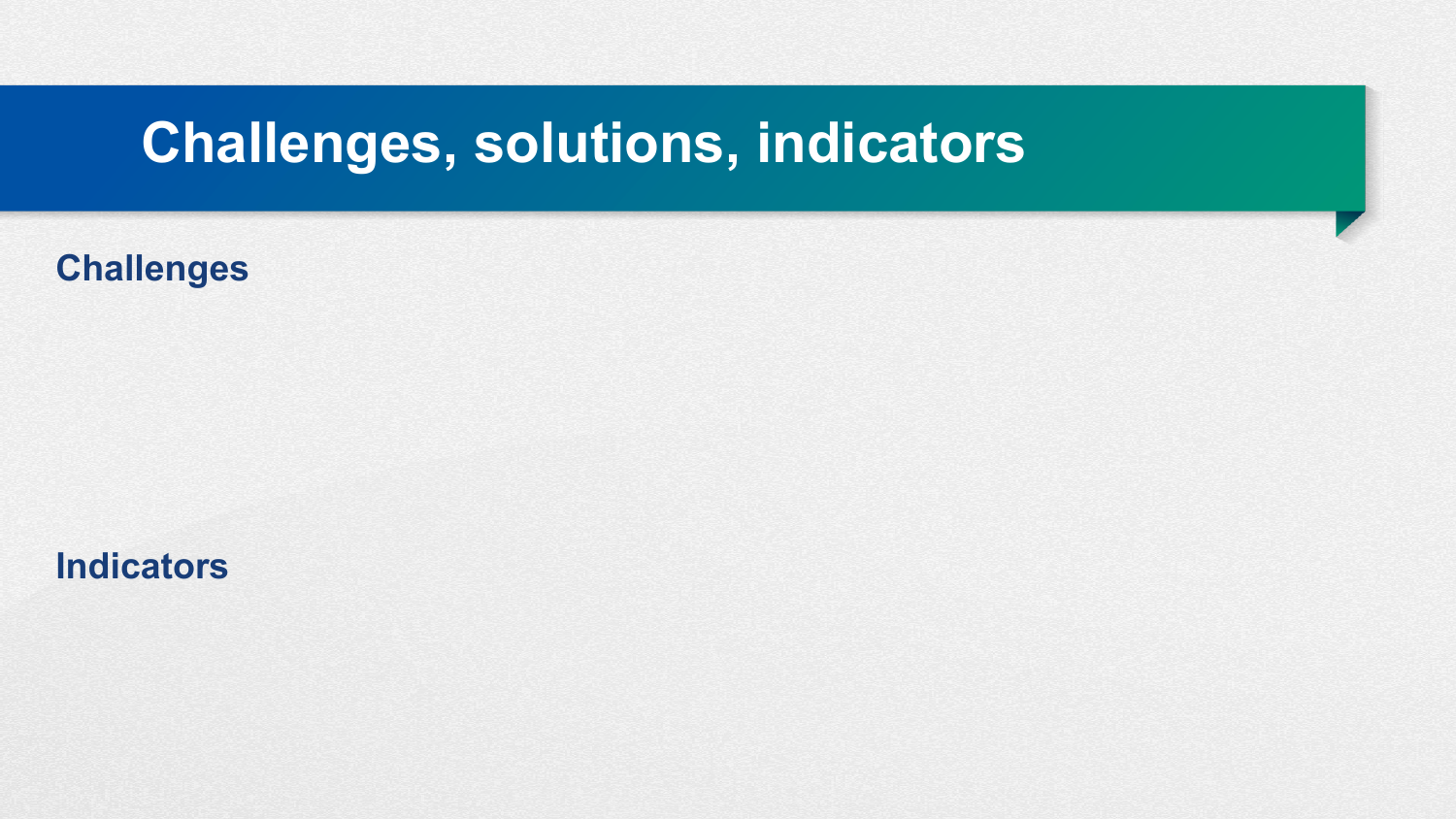### **What do we do?**

• Integrated Services for the Family (focusing not on risk families)

• The Framework Law for the Protection of Children's Rights.

- Toll-free phone helpline for Parents "Tėvų linija".
- Social campaign "For A Safe Lithuania" attention to:

Law of the family card

•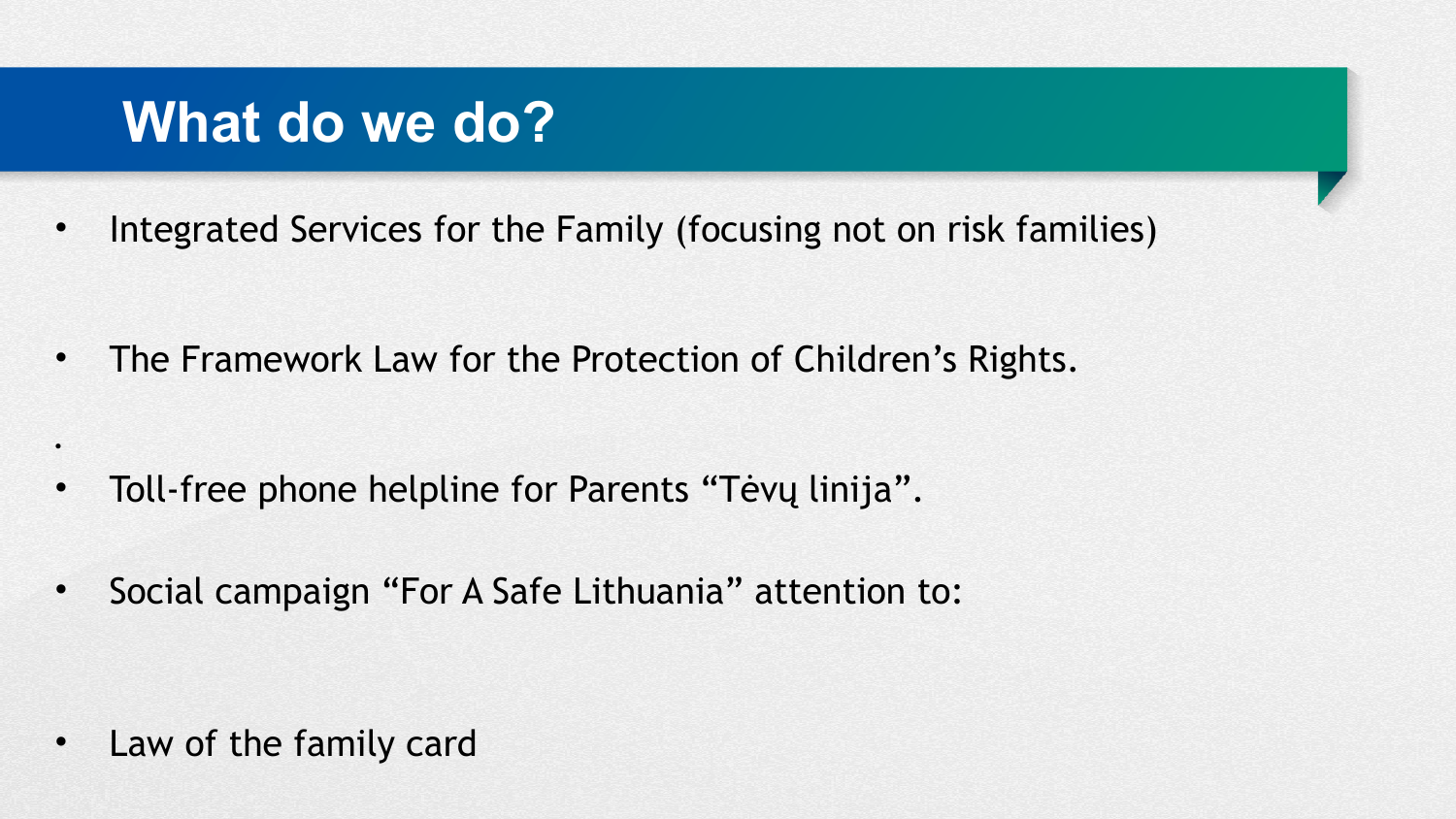#### **Measures in preparation**

- Boosting of participation of the families and communities
- Assistance for the young families in purchase of housing
- Development of the childcare services
- Consistent increase of the child benefits
- Package of the basic services for the families
- Development of the child day care centres
- Development of the social work with families differentiation, instruments, maximum availability